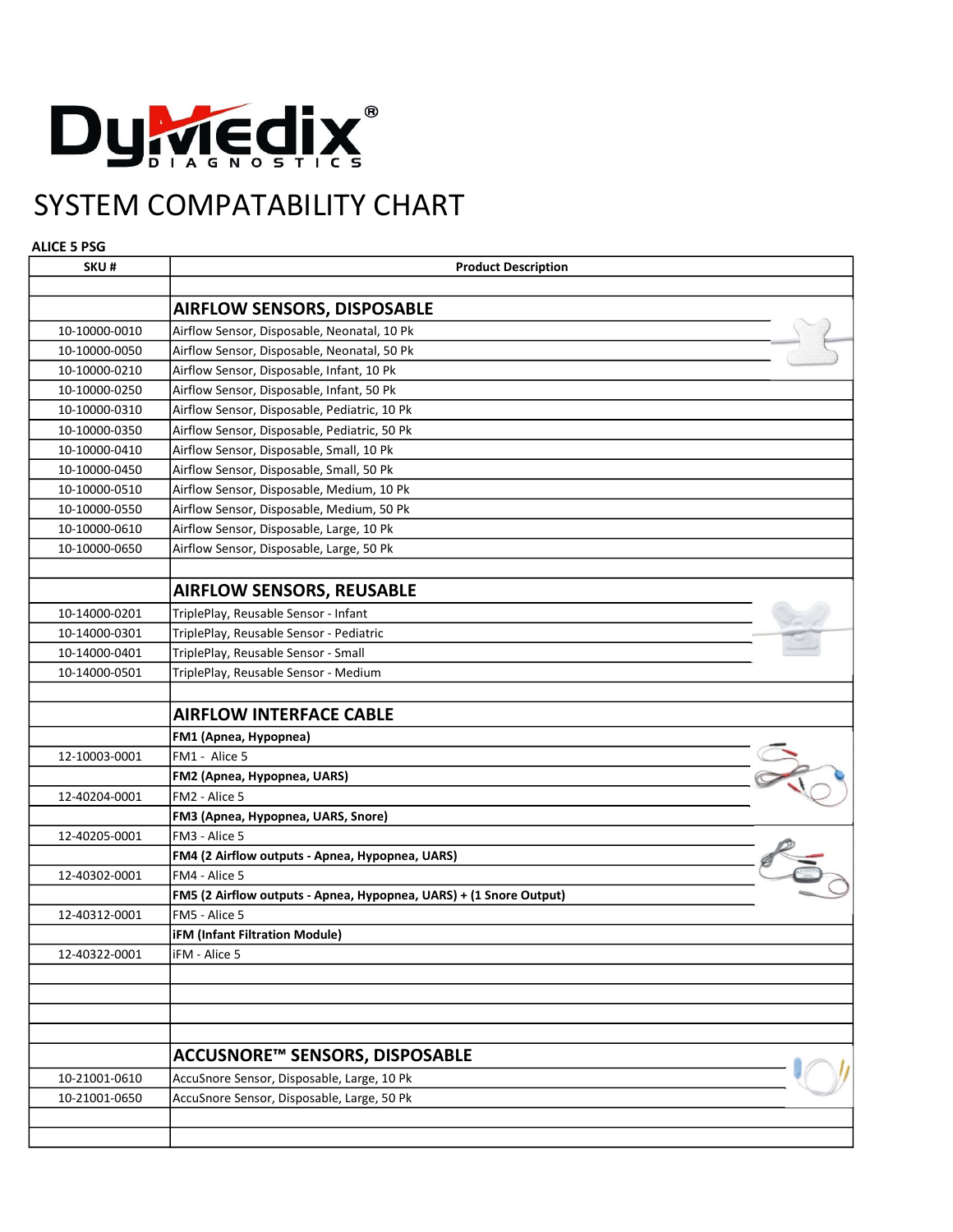| 12-20001-0001<br>AccuSnore Reusable Interface Cable<br>PERFECT FIT™ II RESPIRATORY EFFORT BELTS, REUSABLE - ADULT<br>Perfect Fit™ II Adult Effort Belt Kit: 2 Sensors, 2-ea 45" & 60" Straps, Alice® 5<br>18-14211-0602<br>Perfect Fit™ II Adult Effort Belt Sensor, Chest - Alice® 5<br>11-42303-0601<br>Perfect Fit™ II Adult Effort Belt Sensor, Abdomen - Alice® 5<br>11-42403-0601<br>Perfect Fit™ II Effort Belt Strap, Large, 45", 2 Pack<br>11-43300-4502<br>Perfect Fit™ II Effort Belt Strap, XL, 60", 2 Pack<br>11-43300-6002<br>Perfect Fit™ II Effort Belt Strap, XXL, 75", 2 Pack<br>11-43300-7502<br>PERFECT FIT™ II RESPIRATORY EFFORT BELTS, REUSABLE - PEDIATRIC<br>Perfect Fit™ II Pediatric Effort Belt Kit: 2 Sensors, 2-ea 15", 25", 35" straps, Alice® 5<br>18-12211-0302<br>Perfect Fit™ II Pediatric Effort Belt Sensor, Chest - Alice® 5<br>11-22303-0301 |
|-------------------------------------------------------------------------------------------------------------------------------------------------------------------------------------------------------------------------------------------------------------------------------------------------------------------------------------------------------------------------------------------------------------------------------------------------------------------------------------------------------------------------------------------------------------------------------------------------------------------------------------------------------------------------------------------------------------------------------------------------------------------------------------------------------------------------------------------------------------------------------------|
|                                                                                                                                                                                                                                                                                                                                                                                                                                                                                                                                                                                                                                                                                                                                                                                                                                                                                     |
|                                                                                                                                                                                                                                                                                                                                                                                                                                                                                                                                                                                                                                                                                                                                                                                                                                                                                     |
|                                                                                                                                                                                                                                                                                                                                                                                                                                                                                                                                                                                                                                                                                                                                                                                                                                                                                     |
|                                                                                                                                                                                                                                                                                                                                                                                                                                                                                                                                                                                                                                                                                                                                                                                                                                                                                     |
|                                                                                                                                                                                                                                                                                                                                                                                                                                                                                                                                                                                                                                                                                                                                                                                                                                                                                     |
|                                                                                                                                                                                                                                                                                                                                                                                                                                                                                                                                                                                                                                                                                                                                                                                                                                                                                     |
|                                                                                                                                                                                                                                                                                                                                                                                                                                                                                                                                                                                                                                                                                                                                                                                                                                                                                     |
|                                                                                                                                                                                                                                                                                                                                                                                                                                                                                                                                                                                                                                                                                                                                                                                                                                                                                     |
|                                                                                                                                                                                                                                                                                                                                                                                                                                                                                                                                                                                                                                                                                                                                                                                                                                                                                     |
|                                                                                                                                                                                                                                                                                                                                                                                                                                                                                                                                                                                                                                                                                                                                                                                                                                                                                     |
|                                                                                                                                                                                                                                                                                                                                                                                                                                                                                                                                                                                                                                                                                                                                                                                                                                                                                     |
|                                                                                                                                                                                                                                                                                                                                                                                                                                                                                                                                                                                                                                                                                                                                                                                                                                                                                     |
|                                                                                                                                                                                                                                                                                                                                                                                                                                                                                                                                                                                                                                                                                                                                                                                                                                                                                     |
| Perfect Fit™ II Pediatric Effort Belt Sensor, Abdomen - Alice® 5<br>11-22403-0301                                                                                                                                                                                                                                                                                                                                                                                                                                                                                                                                                                                                                                                                                                                                                                                                   |
| Perfect Fit <sup>™</sup> II Effort Belt Strap, Infant, 15", 2- Pack<br>11-23300-1502                                                                                                                                                                                                                                                                                                                                                                                                                                                                                                                                                                                                                                                                                                                                                                                                |
| Perfect Fit™ II Effort Belt Strap, Pediatric, 25", 2 Pack<br>11-23300-2502                                                                                                                                                                                                                                                                                                                                                                                                                                                                                                                                                                                                                                                                                                                                                                                                          |
| Perfect Fit™ II Effort Belt Strap, Pediatric XL, 35", 2 Pack<br>11-23300-3502                                                                                                                                                                                                                                                                                                                                                                                                                                                                                                                                                                                                                                                                                                                                                                                                       |
|                                                                                                                                                                                                                                                                                                                                                                                                                                                                                                                                                                                                                                                                                                                                                                                                                                                                                     |
| PERFECT FIT™ 3D SYSTEM, Disposable                                                                                                                                                                                                                                                                                                                                                                                                                                                                                                                                                                                                                                                                                                                                                                                                                                                  |
| Perfect Fit™ 3D REUSABLE-Disposable Kit includes: 2- Perfect Fit™3D sensors,<br>18-13201-0001                                                                                                                                                                                                                                                                                                                                                                                                                                                                                                                                                                                                                                                                                                                                                                                       |
| yard rolls of Effort Belt Strap, Alice 5                                                                                                                                                                                                                                                                                                                                                                                                                                                                                                                                                                                                                                                                                                                                                                                                                                            |
| Perfect Fit™ 3D Effort Belt Sensor, Abdomen, Alice 5<br>11-45001-0001                                                                                                                                                                                                                                                                                                                                                                                                                                                                                                                                                                                                                                                                                                                                                                                                               |
| 11-45001-0002<br>Perfect Fit™ 3D Effort Belt Sensor, Chest, Alice 5                                                                                                                                                                                                                                                                                                                                                                                                                                                                                                                                                                                                                                                                                                                                                                                                                 |
| Perfect Fit <sup>™</sup> 3D Button Hole Effort Belt Strap, 50 yard roll (20 studies)<br>11-14001-5001                                                                                                                                                                                                                                                                                                                                                                                                                                                                                                                                                                                                                                                                                                                                                                               |
| Perfect Fit™ 3D Button Hole Effort Belt Strap, 250 yard (Five 50 yard rolls) (100 studies)<br>11-14001-2501                                                                                                                                                                                                                                                                                                                                                                                                                                                                                                                                                                                                                                                                                                                                                                         |
| SnuggleFit <sup>™</sup> Infant Effort Belt                                                                                                                                                                                                                                                                                                                                                                                                                                                                                                                                                                                                                                                                                                                                                                                                                                          |
| SnuggleFit™ Infant Effort Belt - Alice 5<br>18-13301-0001                                                                                                                                                                                                                                                                                                                                                                                                                                                                                                                                                                                                                                                                                                                                                                                                                           |
| SnuggleFit™ Infant Effort Belt<br>10-16000-0301                                                                                                                                                                                                                                                                                                                                                                                                                                                                                                                                                                                                                                                                                                                                                                                                                                     |
| SnuggleFit™ Button Hole Effort Belt Strap, 50yd roll (45 Studies)<br>11-14002-5001                                                                                                                                                                                                                                                                                                                                                                                                                                                                                                                                                                                                                                                                                                                                                                                                  |
|                                                                                                                                                                                                                                                                                                                                                                                                                                                                                                                                                                                                                                                                                                                                                                                                                                                                                     |
|                                                                                                                                                                                                                                                                                                                                                                                                                                                                                                                                                                                                                                                                                                                                                                                                                                                                                     |
| SnuggleFit <sup>™</sup> Button Hole Effort Belt Strap, 250yd roll (225 Studies)<br>11-14002-2501                                                                                                                                                                                                                                                                                                                                                                                                                                                                                                                                                                                                                                                                                                                                                                                    |
| SnuggleFit™ Animal Sticker Roll (100ct)<br>86-30100-0001                                                                                                                                                                                                                                                                                                                                                                                                                                                                                                                                                                                                                                                                                                                                                                                                                            |
| 11-15000-0010<br>SnuggleFit <sup>™</sup> Comfort Wrap (10pk)                                                                                                                                                                                                                                                                                                                                                                                                                                                                                                                                                                                                                                                                                                                                                                                                                        |
| 11-15000-0050<br>SnuggleFit™ Comfort Wrap (50pk)<br>11-15000-0100                                                                                                                                                                                                                                                                                                                                                                                                                                                                                                                                                                                                                                                                                                                                                                                                                   |
| SnuggleFit <sup>™</sup> Comfort Wrap (100pk)                                                                                                                                                                                                                                                                                                                                                                                                                                                                                                                                                                                                                                                                                                                                                                                                                                        |
| SnuggleFit™ Interface Kit                                                                                                                                                                                                                                                                                                                                                                                                                                                                                                                                                                                                                                                                                                                                                                                                                                                           |
| SnuggleFit™ Effort Interface Kit<br>18-01811-0001                                                                                                                                                                                                                                                                                                                                                                                                                                                                                                                                                                                                                                                                                                                                                                                                                                   |
| 12-42020-0001<br>SnuggleFit <sup>™</sup> Interface Cable, Abdomen Alice 5                                                                                                                                                                                                                                                                                                                                                                                                                                                                                                                                                                                                                                                                                                                                                                                                           |
| 12-42021-0001<br>SnuggleFit™ Interface Cable, Chest Alice 5                                                                                                                                                                                                                                                                                                                                                                                                                                                                                                                                                                                                                                                                                                                                                                                                                         |
|                                                                                                                                                                                                                                                                                                                                                                                                                                                                                                                                                                                                                                                                                                                                                                                                                                                                                     |
|                                                                                                                                                                                                                                                                                                                                                                                                                                                                                                                                                                                                                                                                                                                                                                                                                                                                                     |
|                                                                                                                                                                                                                                                                                                                                                                                                                                                                                                                                                                                                                                                                                                                                                                                                                                                                                     |
| <b>FastTrack SYSTEM, Disposable</b>                                                                                                                                                                                                                                                                                                                                                                                                                                                                                                                                                                                                                                                                                                                                                                                                                                                 |
| FastTrack Effort Pack, Pediatric<br>11-44000-3002                                                                                                                                                                                                                                                                                                                                                                                                                                                                                                                                                                                                                                                                                                                                                                                                                                   |
| 11-44000-3020<br>FastTrack Effort Pack, Pediatric, 20 Pack Box<br><b>FastTrac</b>                                                                                                                                                                                                                                                                                                                                                                                                                                                                                                                                                                                                                                                                                                                                                                                                   |
| 11-44000-3040<br>FastTrack Effort Pack, Pediatric, 40 Pack Box                                                                                                                                                                                                                                                                                                                                                                                                                                                                                                                                                                                                                                                                                                                                                                                                                      |
| 11-44000-7502<br>FastTrack Effort Pack, Adult                                                                                                                                                                                                                                                                                                                                                                                                                                                                                                                                                                                                                                                                                                                                                                                                                                       |
| 11-44000-7520<br>FastTrack Effort Pack, Adult, 20 Pack Box<br>11-44000-7540<br>FastTrack Effort Pack, Adult, 40 Pack Box                                                                                                                                                                                                                                                                                                                                                                                                                                                                                                                                                                                                                                                                                                                                                            |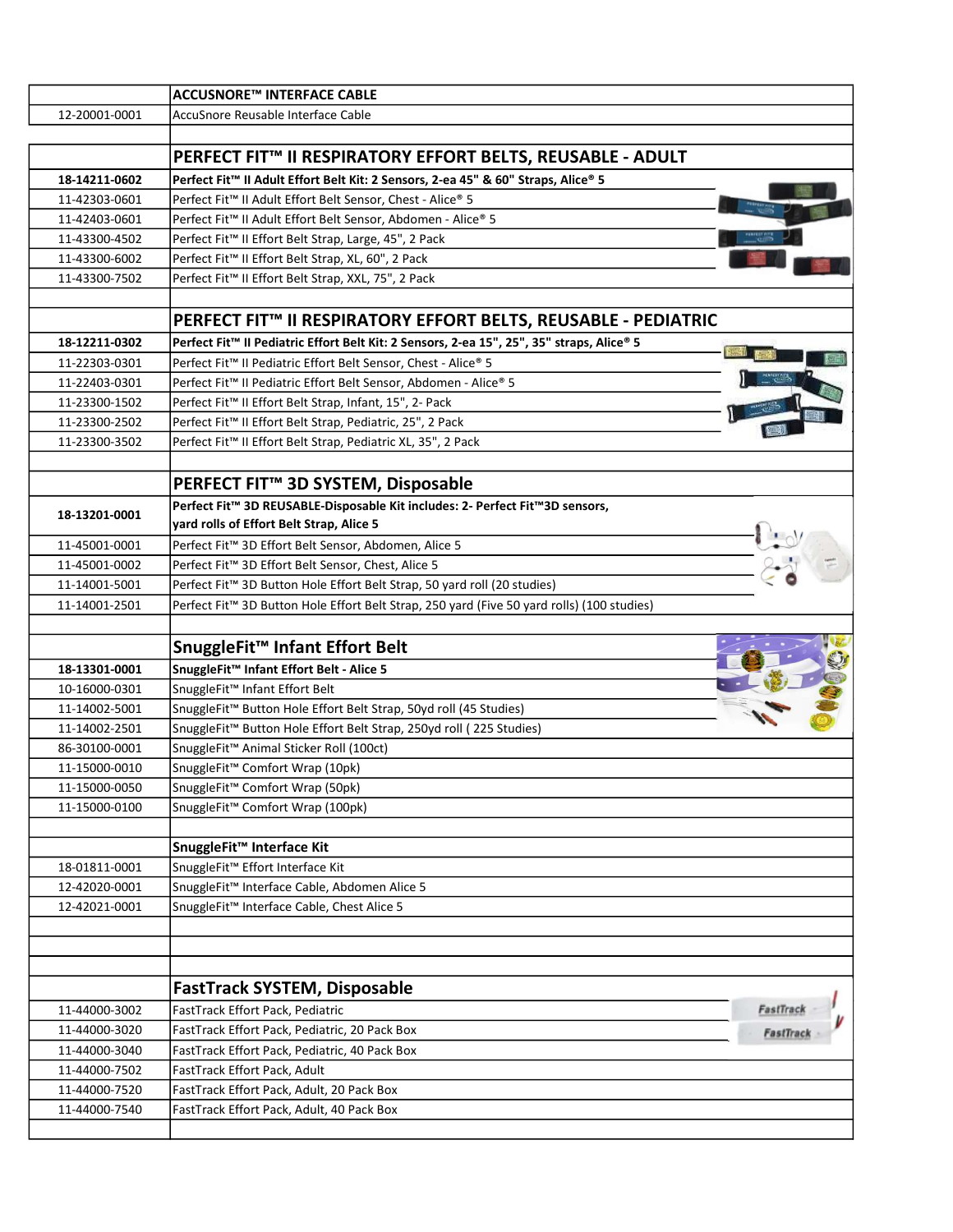|               | <b>FastTrack Starter Kit, Disposable</b>                   |                        |
|---------------|------------------------------------------------------------|------------------------|
| 18-01021-0301 | FastTrack Starter Kit, Pediatric, Alice 5                  |                        |
| 18-01021-0601 | FastTrack Starter Kit, Adult, Alice 5                      |                        |
|               | <b>FastTrack Interface Kit</b>                             |                        |
| 18-01801-0001 | FastTrack Effort Interface Kit, Alice 5                    |                        |
| 12-42010-0001 | FastTrack Interface Cable, Abdomen, Alice 5                |                        |
| 12-42011-0001 | FastTrack Interface Cable, Chest, Alice 5                  |                        |
|               |                                                            |                        |
|               | <b>ELECTRODES and MOVEMENT SENSORS</b>                     |                        |
|               | <b>Precision Gold Disposable EEG Electrodes</b>            |                        |
| 13-10100-4010 | Disposable 9mm Gold Cup EEG Electrode, 40" (1m), 10pack    |                        |
| 13-10100-6010 | Disposable 9mm Gold Cup EEG Electrode, 60" (1.5m), 10pack  |                        |
| 13-10100-8010 | Disposable 9mm Gold Cup EEG Electrode, 80" (2m), 10pack    |                        |
| 13-10100-1010 | Disposable 9mm Gold Cup EEG Electrode, 100" (2.5m), 10pack |                        |
|               | Triple Chin Disposable Chin EMG Electrode Patch            |                        |
| 13-30000-0050 | Chin Electrode Patch, Adult, 50 Pack                       |                        |
| 13-31000-0050 | Chin Electrode Patch, Pediatric, 50 Pack                   |                        |
|               | MotionWave Disposable EMG Electrode Patch                  |                        |
| 13-41000-0050 | Disposable Wired Dual EMG Electrode, 120in, 50 Pack        |                        |
| 13-41001-0050 | Disposable Wired Dual EMG Electrode, 60in, 50 Pack         |                        |
|               | <b>Dual Snap Disposable EMG Electrodes</b>                 |                        |
| 13-40000-0050 | Dual Snap EMG Electrode, 50 Pack                           |                        |
| 13-14000-6020 | Dual Snap Lead Wire, 60", 20 Pack                          |                        |
| 13-14000-1020 | Dual Snap Lead Wire, 100", 20 Pack                         |                        |
| 13-14000-1220 | Dual Snap Lead Wire, 120", 20 Pack                         |                        |
|               | <b>XM Extremity Movement Sensor</b>                        |                        |
| 13-50000-0001 | XM Extremity Movement Sensor, (Single Sensor)              |                        |
| 13-50000-0010 | XM Extremity Movement Sensor, (10 pk)                      |                        |
| 13-50000-0050 | XM Extremity Movement Sensor, (50 pk)                      | <b>Dy</b> <i>Medix</i> |
| 12-10180-0001 | Interface Cable, XM                                        |                        |

## CompletePlus Disposable Sensor Kit

| 18-01050-0401 | ADULT CompletePlus Kit, Small Airflow, FastTrack Effort Pack - ASF          |                     |
|---------------|-----------------------------------------------------------------------------|---------------------|
| 18-01050-0420 | ADULT CompletePlus Kit, Small Airflow, FastTrack Effort Pack - 20PK - ASF   |                     |
| 18-01050-0440 | ADULT CompletePlus Kit, Small Airflow, FastTrack Effort Pack - 40PK - ASF   | <b>CompletePlus</b> |
| 18-01060-0401 | ADULT CompletePlus Kit, Small Airflow, PF3D Button-Hole Straps - ASP        |                     |
| 18-01060-0420 | ADULT CompletePlus Kit, Small Airflow, PF3D Button-Hole Straps - 20PK -ASP  |                     |
| 18-01060-0440 | ADULT CompletePlus Kit, Small Airflow, PF3D Button-Hole Straps - 40PK -ASP  | <b>DuMedix</b>      |
| 18-01050-0501 | ADULT CompletePlus Kit, Medium Airflow, FastTrack Effort Pack - AMF         |                     |
| 18-01050-0520 | ADULT CompletePlus Kit, Medium Airflow, FastTrack Effort Pack - 20PK - AMF  |                     |
| 18-01050-0540 | ADULT CompletePlus Kit, Medium Airflow, FastTrack Effort Pack - 40PK - AMF  |                     |
| 18-01060-0501 | ADULT CompletePlus Kit, Medium Airflow, PF3D Button-Hole Straps - AMP       |                     |
| 18-01060-0520 | ADULT CompletePlus Kit, Medium Airflow, PF3D Button-Hole Straps - 20PK -AMP |                     |
| 18-01060-0540 | ADULT CompletePlus Kit, Medium Airflow, PF3D Button-Hole Straps - 40PK -AMP |                     |